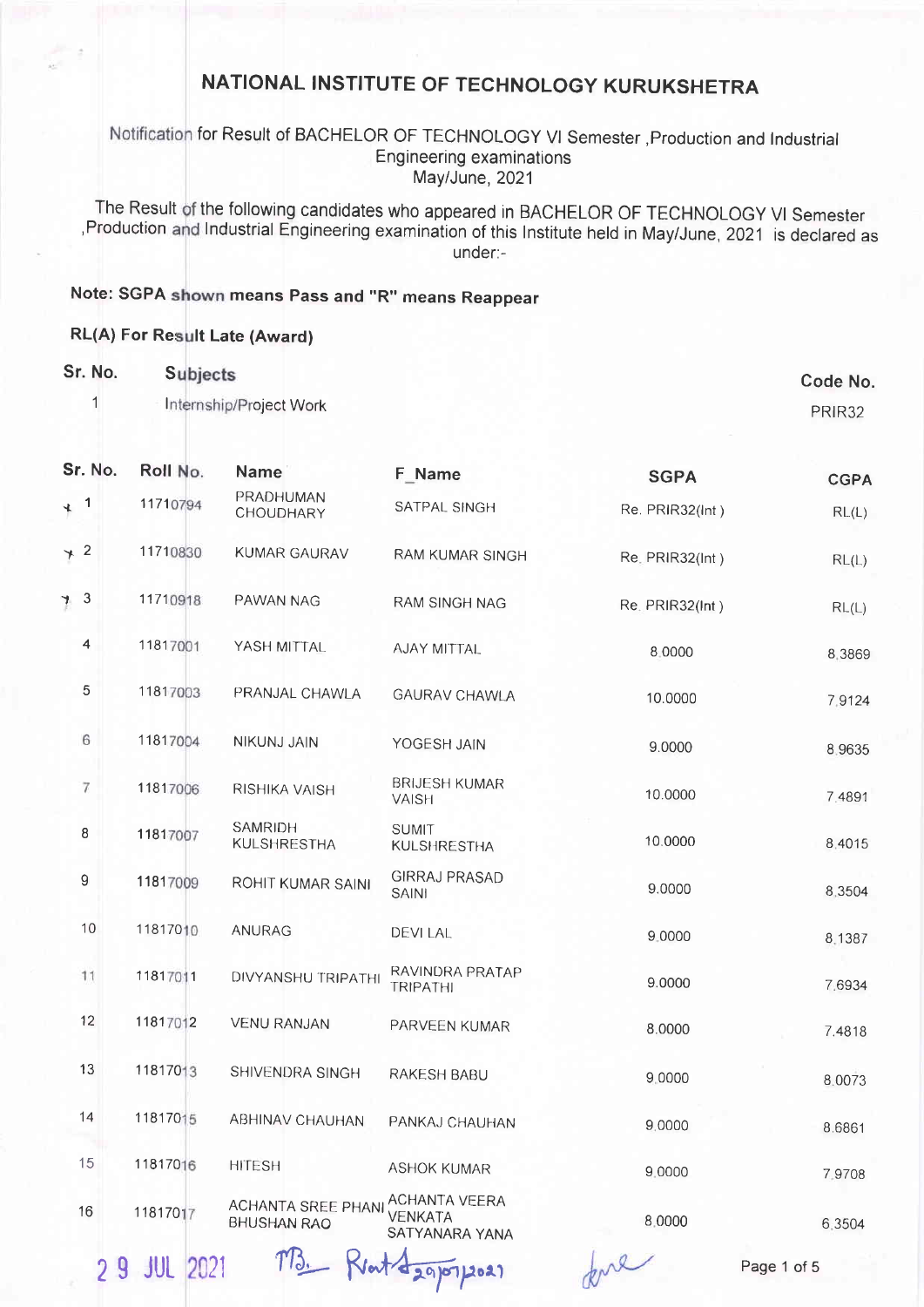### Notification for Result of BACHELOR OF TECHNOLOGY VI Semester , Production and Industrial Engineering examinations May/June, 2021

| 17 | 11817020 | <b>VISHVAS SINGLA</b>                    | <b>ANIL SINGLA</b>                  | 9,0000  | 7.8248 |
|----|----------|------------------------------------------|-------------------------------------|---------|--------|
| 18 | 11817021 | PRATHMESH MISHRA AMITESH MISHRA          |                                     | 9.0000  | 8.3723 |
| 19 | 11817022 | PANKAJ                                   | <b>BALBIR SINGH</b>                 | 8.0000  | 6.6496 |
| 20 | 11817024 | <b>MOHIT RAHAR</b>                       | <b>SHUBH KARAN</b>                  | 9.0000  | 8.0219 |
| 21 | 11817025 | <b>SACHIN</b>                            | <b>BODHRAJ</b>                      | 9.0000  | 8.7299 |
| 22 | 11817026 | DIPESH KUMAR                             | KULDEEP SINGH                       | 9.0000  | 7.8905 |
| 23 | 11817027 | <b>KSHITIGE KALHAN</b>                   | <b>HARIBANS SINGH</b>               | 9.0000  | 8.7007 |
| 24 | 11817028 | KASHMA SINHA                             | <b>AKSHEY KUMAR</b>                 | 10.0000 | 7.8686 |
| 25 | 11817029 | MUKESH KUMAR                             | <b>JHABARMAL</b>                    | 9.0000  | 8.8394 |
| 26 | 11817031 | NISHITH KUMAR<br><b>VERMA</b>            | <b>VINOD KUMAR</b>                  | 8.0000  | 7.8686 |
| 27 | 11817032 | KAPIL SHARMA                             | DEVENDRA KUMAR<br><b>SHARMA</b>     | 10.0000 | 9.1314 |
| 28 | 11817035 | <b>MAHAAN LAL</b><br>SRIVASTAV           | <b>MAHENDRA LAL</b><br>SRIVASTAV    | 9.0000  | 7.2628 |
| 29 | 11817037 | MRINAL SETHI                             | DHARMENDRA<br><b>SETHI</b>          | 9.0000  | 8.6642 |
| 30 | 11817038 | <b>NIKHIL</b>                            | <b>CHANDER PARKASH</b>              | 9.0000  | 8.1168 |
| 31 | 11817039 | <b>ABHISHEK KUMAR</b><br><b>MISHRA</b>   | <b>ASHOK KUMAR</b><br><b>MISHRA</b> | 10.0000 | 7.9927 |
| 32 | 11817040 | YUVRAJ SINGH                             | <b>RAJESH KUMAR</b>                 | 10.0000 | 9.1022 |
| 33 | 11817041 | <b>KEYUR SHASHANK</b><br><b>DESHMUKH</b> | <b>SHASHANK</b><br><b>DESHMUKH</b>  | 9.0000  | 7.2117 |
| 34 | 11817042 | YATHARTH CHAWLA                          | SANJEEV CHAWLA                      | 10,0000 | 8.3504 |
| 35 | 11817043 | <b>SHIVAM GUPTA</b>                      | RAMKUMAR GUPTA                      | 9.0000  | 8.2190 |
| 36 | 11817044 | YASH SINGH                               | <b>DEVENDRA SINGH</b>               | 9.0000  | 7.4672 |
| 37 | 11817045 | DHANAVATH ASHA                           | DHANAVATH<br><b>BHAGYA NAIK</b>     | 8.0000  | 7.0292 |
|    |          |                                          |                                     |         |        |

29 JUL 2021  $\pi B$ . Reat  $\frac{1}{2}$   $\pi B$ . Read  $\frac{1}{2}$   $\frac{1}{2}$   $\frac{1}{2}$   $\frac{1}{2}$   $\frac{1}{2}$   $\frac{1}{2}$   $\frac{1}{2}$   $\frac{1}{2}$   $\frac{1}{2}$   $\frac{1}{2}$   $\frac{1}{2}$   $\frac{1}{2}$   $\frac{1}{2}$   $\frac{1}{2}$   $\frac{1}{2}$   $\frac{1}{2}$   $\frac{1}{2}$   $\frac{1$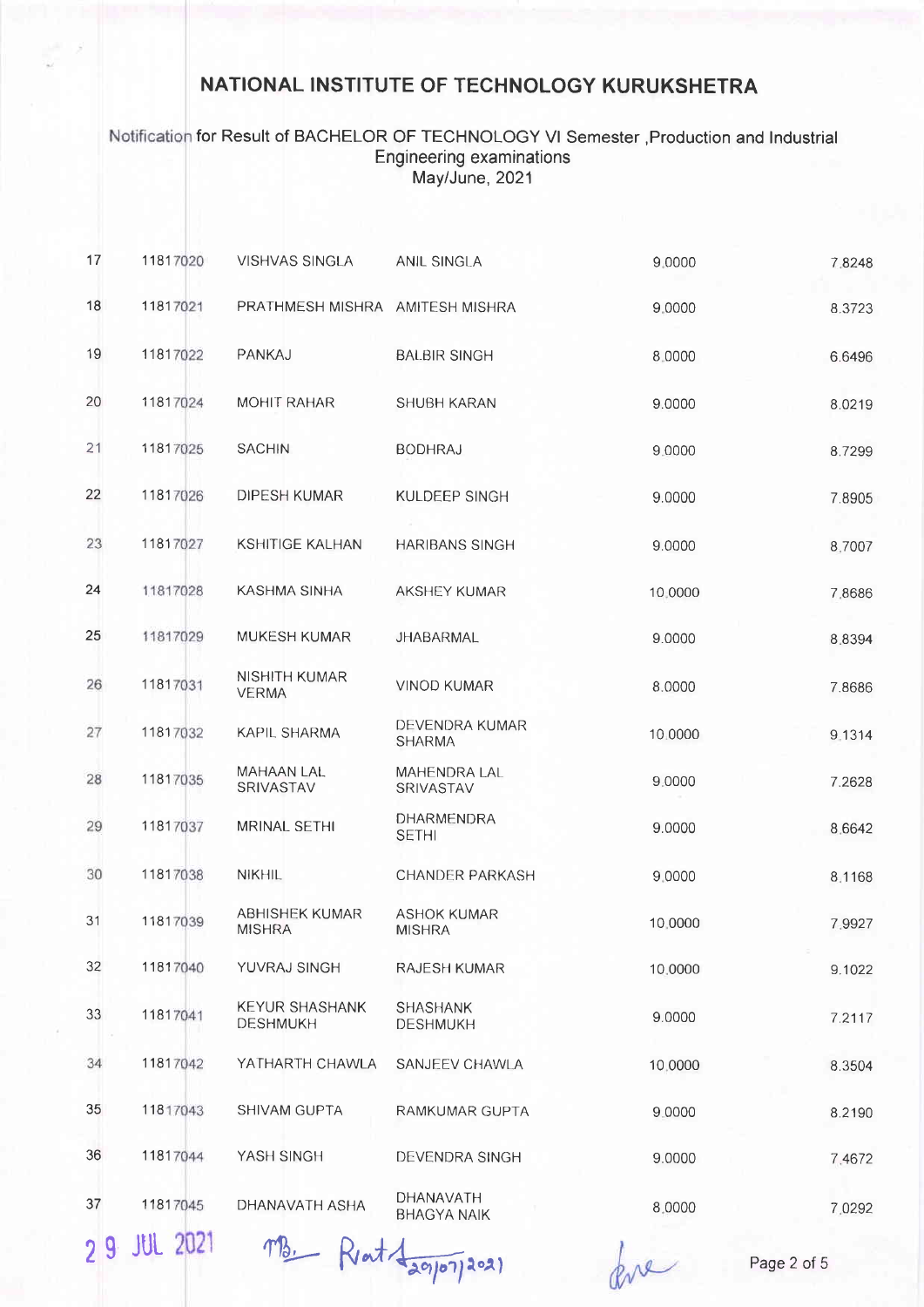Notification for Result of BACHELOR OF TECHNOLOGY VI Semester , Production and Industrial Engineering examinations May/June, 2021

| $+38$       | 11817046 | PRADEEP                                | SHRIBHAGWAN                        | 8.0000          | RL(L)  |
|-------------|----------|----------------------------------------|------------------------------------|-----------------|--------|
| 39          | 11817047 | <b>SHUBHAM RAO</b>                     | BHARAT YADAV                       | 9.0000          | 6.5255 |
| 40          | 11817048 | <b>DIVYA SONI</b>                      | NANDKISHOR SONI                    | 10:0000         | 8.9197 |
| 41          | 11817050 | <b>SACHIN KUMAR</b>                    | <b>GAJRAJ SINGH</b>                | 9.0000          | 7.2847 |
| 42          | 11817051 | MEDAM SARASWATHI<br><b>VIDYA SAGAR</b> | MEDAM SUNKANNA                     | 9.0000          | 8.0438 |
| 43          | 11817052 | RAHUL SHARMA                           | PARMOD SHARMA                      | 10.0000         | 8,2117 |
| $+44$       | 11817053 | <b>GUGULOTH NAVEEN</b>                 | <b>GUGULOTH</b><br><b>TANSINGH</b> | 8.0000          | RL(L)  |
| 45          | 11817055 | POONAM                                 | <b>RAM NIWAS</b>                   | 8.0000          | 7,5985 |
| 46          | 11817056 | <b>GAURAV GUPTA</b>                    | <b>MANOJ KUMAR</b><br><b>GUPTA</b> | 9.0000          | 8.9124 |
| 47          | 11817057 | <b>MAHESH KUMAR</b><br>PAREEK          | SATYANARAYAN<br>PAREEK             | 9,0000          | 8.0219 |
| 48          | 11817060 | AAKASH BISHT                           | <b>HEERA SINGH</b><br><b>BISHT</b> | 10.0000         | 8.2555 |
| 49          | 11817061 | PIYUSH AGRAWAL                         | KISHORE AGRAWAL                    | 9.0000          | 8.1752 |
| $\times$ 50 | 11817063 | <b>BANOTH MADHU</b>                    | <b>BANOTH</b><br>THIRUPATHI        | 8.0000          | RL(L)  |
| 51          | 11817065 | <b>BALDEV KUMAR</b>                    | <b>BHOJA RAM</b>                   | 10.0000         | 8.7445 |
| 52          | 11817066 | <b>MRIDUL KUMAR</b>                    | <b>VISHWA NATH</b>                 | 9.0000          | 7.5912 |
| $\sqrt{53}$ | 11817071 | PUSHPENDRA KUMAR<br><b>RAJAK</b>       | <b>SHIVBALAK</b>                   | Re. PRIR32(Int) | RL(L)  |
| 54          | 11817072 | <b>ABHIRAM</b><br>KAKARLAMUDI          | K SURESH BABU                      | 9.0000          | 6.7956 |
| 55          | 11817073 | NISHANT MENON                          | <b>MENON RAJESH</b><br>EREKKATH    | 9.0000          | 8.3139 |
| 56          | 11817075 | ANUGRAH MITTAL                         | AKHILESH KUMAR<br><b>AGARWAL</b>   | 10,0000         | 7,6861 |
| $+57$       | 11817076 | <b>JAT CHETAN</b><br>KHEENWARAM        | KHEENWARAM                         | 10,0000         | RL(L)  |
| 58          | 11817077 | <b>TANMAY GABA</b>                     | MAHENDER KUMAR                     | 9.0000          | 8.8759 |
|             |          |                                        |                                    |                 |        |

2 9 JUL 2021

for

Page 3 of 5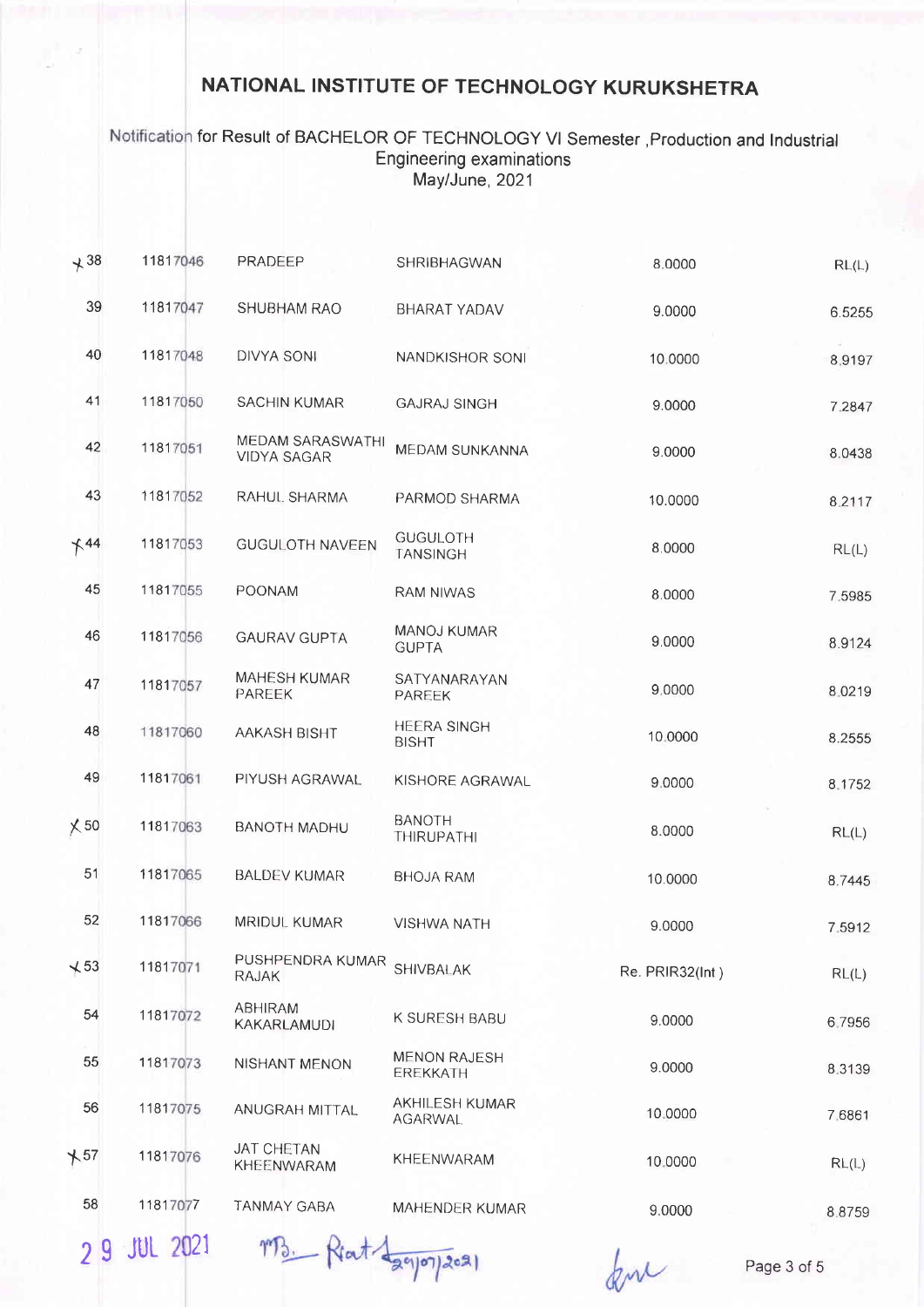### Notification for Result of BACHELOR OF TECHNOLOGY VI Semester , Production and Industrial Engineering examinations May/June, 2021

| 59     | 11817078 | DIVIZA VERMA                         | <b>RAKESH KUMAR</b>                     | 9.0000  | 8.1022 |
|--------|----------|--------------------------------------|-----------------------------------------|---------|--------|
| 60     | 11817079 | PARAS AGGARWAL                       | NEERAJ AGGARWAL                         | 10.0000 | 8.4818 |
| 61     | 11817080 | <b>MOHD ZAKIR</b>                    | MD MAQSOOD ALAM                         | 10.0000 | 9.3066 |
| $+ 62$ | 11817081 | DHARAVATH<br><b>VENKATESH</b>        | DHARAVATH HEMLA                         | 8,0000  | RL(L)  |
| 63     | 11817082 | <b>CHARCHIT UPRETI</b>               | LOKESH UPRETI                           | 10.0000 | 7.3577 |
| 64     | 11817084 | <b>SAMYAK JAIN</b>                   | CHOUDHARY<br><b>SANJAY JAIN</b>         | 10.0000 | 9.0803 |
| 65     | 11817085 | <b>HIMANISH SINGH</b><br><b>RANA</b> | KULDEEP SINGH                           | 10.0000 | 8.8832 |
| 66     | 11817086 | KAPILDEV BAINIWAL                    | <b>HUKAM SINGH</b><br><b>BAINIWAL</b>   | 9.0000  | 9.1168 |
| 67     | 11817087 | PIYANSHI                             | <b>VIPIN ARORA</b>                      | 10,0000 | 8.6496 |
| 68     | 11817088 | YOGESH KUMAR                         | <b>RAJ KUMAR</b>                        | 8.0000  | 7.7518 |
| $+69$  | 11817089 | <b>SACHIN</b>                        | <b>RAJESH</b>                           | 9.0000  | RL(L)  |
| 70     | 11817090 | <b>JATIN</b>                         | <b>RAJKUMAR</b>                         | 8.0000  | 8.0730 |
| 71     | 11817091 | PRAVEEN KUMAR                        | CHANDRAPAL<br><b>SINGH</b>              | 9.0000  | 7.5182 |
| 72     | 11817092 | <b>JITENDER</b>                      | RAJ KUMAR                               | 9.0000  | 8.2263 |
| 73     | 11817093 | <b>VARUN KHANCHI</b>                 | DINESH KHANCHI                          | 10.0000 | 8.3358 |
| 74     | 11817094 | AASHISH YADAV                        | RAJK KUMAR<br>YADAV                     | 8.0000  | 7.4964 |
| 75     | 11817096 | VARSHA KHANDELWAI                    | <b>AKHILESH</b><br>KHANDELWAL           | 10.0000 | 8.5766 |
| 76     | 11817097 | <b>TANVI GOEL</b>                    | SANJEEV KUMAR<br><b>GOEL</b>            | 10.0000 | 8.5255 |
| 77     | 11817098 | SHIVAM SINGH                         | PRAMOD SINGH                            | 9,0000  | 8.3577 |
| 78     | 11817099 | AKHILESH CHITTORIA                   | <b>DINESH KUMAR</b><br><b>CHITTORIA</b> | 9,0000  | 6.2920 |
| 79     | 11817100 | RAJAT CHAUHAN                        | <b>JOGENDER SINGH</b>                   | 10.0000 | 7.8759 |
|        |          |                                      |                                         |         |        |

29 JUL 2021 M3. Rat Lagonport

kre

Page 4 of 5